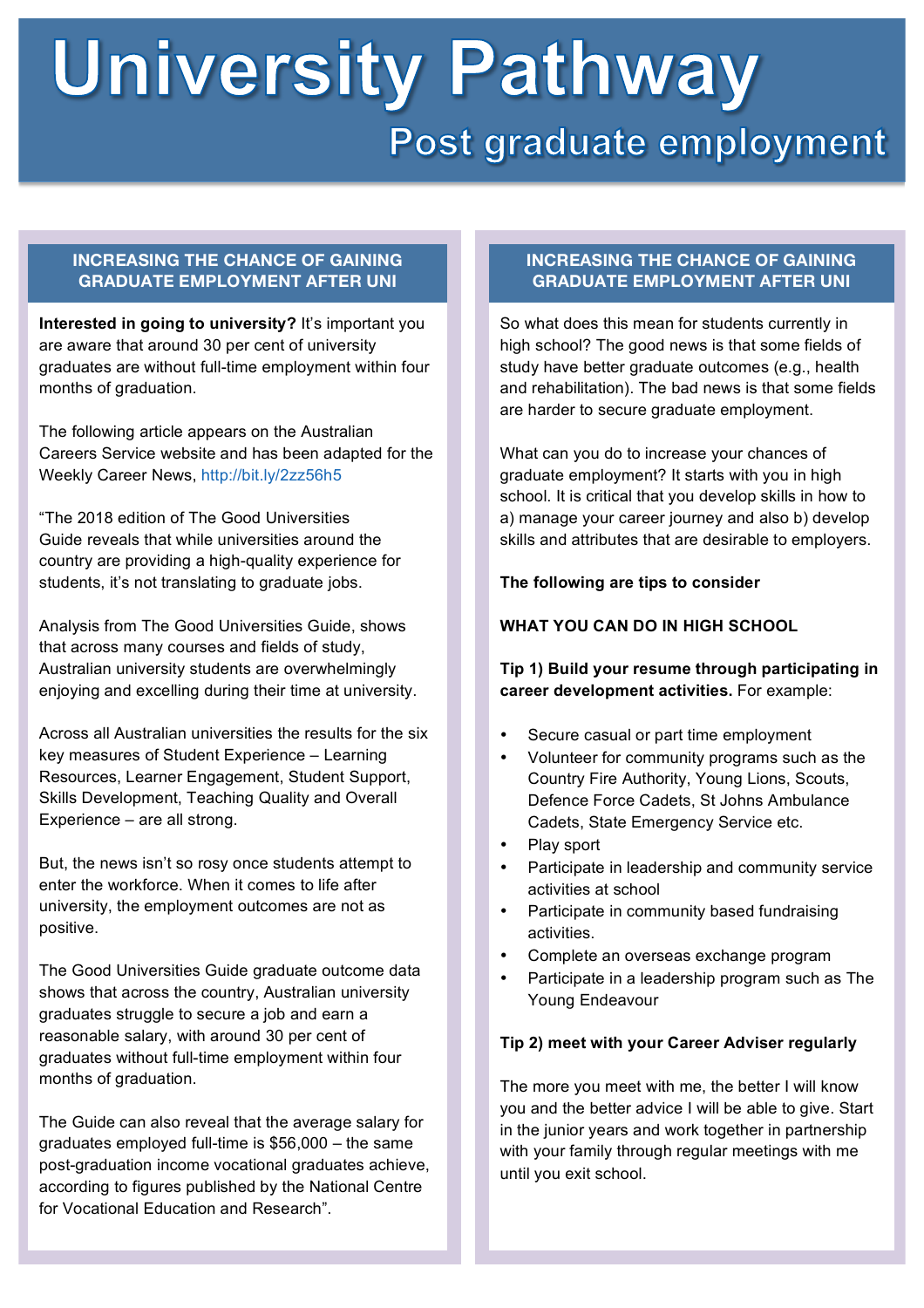## **INCREASING THE CHANCE OF GAINING GRADUATE EMPLOYMENT AFTER UNI**

#### **Tip 3: Plan your university program carefully.**

Studying at university isn't cheap. Aside from the course costs, you will need to invest in textbooks, printing credit, transport, a computer, Internet data, and for students who have to move away to study, you will be investing roughly \$20 000 - \$30 000 per year on accommodation and living expenses.

For courses that have a lot of unpaid work placement requirements, it will be difficult to maintain consistent employment and thus, consistent income. Some courses will require you to be at university for  $5 - 6$ years, which will place a greater strain on you financially.

It's important that you plan out what you would like to study carefully to start with and then to find an undergraduate degree that is going to give you the best chance of graduate employment.

The first step is to identify what you would like to study. Remember, that in a time of rapid change with the world of work and technology, the occupations you can imagine yourself doing now may not exist in  $5 - 6$ years time, or there may be new ones you would be suited to.

I will be able to assist you to explore courses based on your interests. There are many courses available and ones that you may not have considered yet.

Once you have identified the type of course you would like to study, you will then need to find the right undergraduate degree at the right university.

Look for courses that offer work experience, career development programs, overseas exchange opportunities, and (if relevant) are accredited.

## **Example 1**

For example, if you want to study a degree like the Bachelor of Criminology think carefully. There are many criminology degrees in Victoria, Canberra and NSW and this means there will be many graduates. How can you be competitive for graduate jobs?

## **INCREASING THE CHANCE OF GAINING GRADUATE EMPLOYMENT AFTER UNI**

Consider the following option:

Combine the degree with another field of study that has strong graduate employment outcomes such as cybersecurity and Asian languages. The following are courses to consider:

- **Deakin University:** Bachelor of Cybersecurity/Bachelor of Criminology, http://bit.ly/2n1viHZ
- **Australia National University:** Bachelor of Criminology/Bachelor of Asian Studies (majoring in an Asian language), http://bit.ly/2h9laLj

## **Example 2**

You would like to study a course focussed on marketing. This is a very popular course for people to study, so what will make you stand out? Choose a course that will give you substantial industry experience.

You could consider the following options:

- **Swinburne University:** Bachelor of Business (Professional) with a major in marketing. You will be guaranteed a year of paid industry experience, http://bit.ly/2AjXf3T
- **RMIT:** Bachelor of Business (Marketing) (Applied). You can undertake a year of industry experience, http://bit.ly/2zhCyYB

Develop a plan with your career adviser and attend university open days and experience days throughout the year.

#### **Tip 4: Consider taking a gap year**

During this year you could undertake a 12-month traineeship in the industry you are interested in or complete a Certificate IV or Diploma level course.

This will give you 12-months to mature, save money, gain experience in the industry you are interested in, and give you time to consider if you are happy with the course you have deferred.

Employers also love VET qualifications and industry experience, so this year could boost your graduate employment chances.